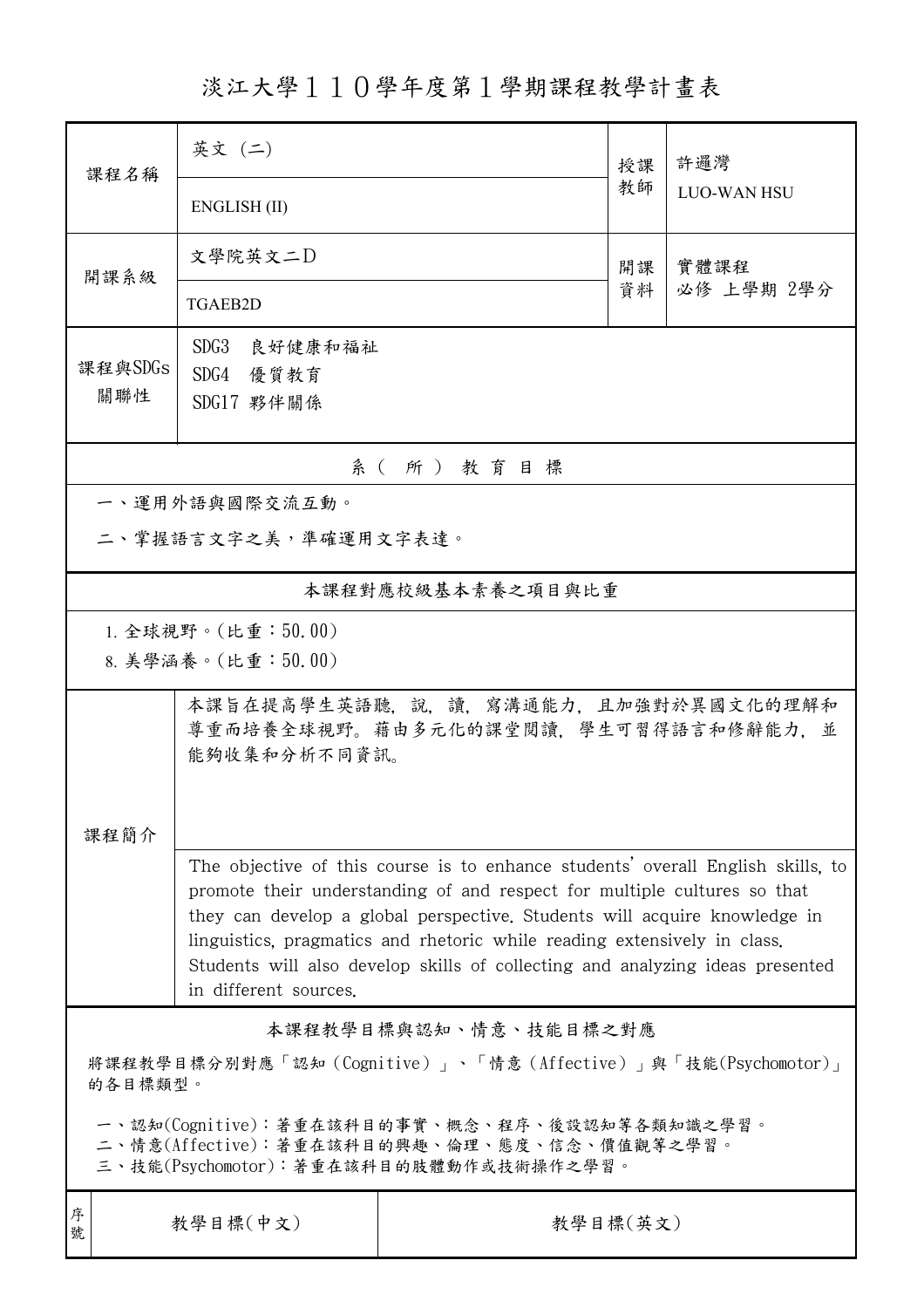|              | 1.運用英語自我介紹、對話,提出<br>問題或說出感想。<br>2.書寫文法正確且符合邏輯的英文<br>句子。<br>3.理解英文文章的大意、組織與用<br>字。 |                                                 |                                      | 1. To help students use English to introduce<br>themselves, carry out a conversation, raise questions,<br>or express opinions.<br>2. To teach how to write grammatically and logically<br>correct sentences in English.<br>3. To help students understand the main idea,<br>organization, and diction of English texts. |                   |  |  |  |  |
|--------------|-----------------------------------------------------------------------------------|-------------------------------------------------|--------------------------------------|-------------------------------------------------------------------------------------------------------------------------------------------------------------------------------------------------------------------------------------------------------------------------------------------------------------------------|-------------------|--|--|--|--|
|              | 教學目標之目標類型、核心能力、基本素養教學方法與評量方式                                                      |                                                 |                                      |                                                                                                                                                                                                                                                                                                                         |                   |  |  |  |  |
| 序號           | 目標類型                                                                              | 院、系 $(\kappa)$                                  | 校級<br>核心能力 基本素養                      | 教學方法                                                                                                                                                                                                                                                                                                                    | 評量方式              |  |  |  |  |
| $\mathbf{1}$ | 認知                                                                                |                                                 | 18                                   | 講述、討論                                                                                                                                                                                                                                                                                                                   | 測驗、討論(含課<br>堂、線上) |  |  |  |  |
|              | 授課進度表                                                                             |                                                 |                                      |                                                                                                                                                                                                                                                                                                                         |                   |  |  |  |  |
| 週次           | 日期起訖                                                                              |                                                 | 備註                                   |                                                                                                                                                                                                                                                                                                                         |                   |  |  |  |  |
| 1            | $110/09/22$ ~<br>110/09/28                                                        | Orientation; grammar and listening drills       |                                      |                                                                                                                                                                                                                                                                                                                         |                   |  |  |  |  |
|              | $110/09/29$ ~<br>110/10/05                                                        | Unit 1: Virtual Reality vs. Augmented Reality   |                                      |                                                                                                                                                                                                                                                                                                                         |                   |  |  |  |  |
| 3            | $110/10/06 \sim$<br>110/10/12                                                     | Grammar Drill 1                                 |                                      |                                                                                                                                                                                                                                                                                                                         |                   |  |  |  |  |
| 4            | $110/10/13$ ~<br>110/10/19                                                        | Unit 2: Eye Makeup in Ancient Civilization      |                                      |                                                                                                                                                                                                                                                                                                                         |                   |  |  |  |  |
| 5            | $110/10/20$ ~<br>110/10/26                                                        | Grammar Drill 2                                 |                                      |                                                                                                                                                                                                                                                                                                                         |                   |  |  |  |  |
|              | $110/10/27$ ~<br>110/11/02                                                        | Unit 3: The Continuing Problem of Slavery       |                                      |                                                                                                                                                                                                                                                                                                                         |                   |  |  |  |  |
|              | $110/11/03$ ~<br>110/11/09                                                        | Grammar Drill 3                                 |                                      |                                                                                                                                                                                                                                                                                                                         |                   |  |  |  |  |
| 8            | $110/11/10$ ~<br>110/11/16                                                        | Unit 4: Urbanization and Its Results            |                                      |                                                                                                                                                                                                                                                                                                                         |                   |  |  |  |  |
|              | $110/11/17$ ~<br>110/11/23                                                        | 期中考試週                                           |                                      |                                                                                                                                                                                                                                                                                                                         |                   |  |  |  |  |
| 10           | $110/11/24$ ~<br>110/11/30                                                        | Unit 5: Why Businesses Offer Free Samples       |                                      |                                                                                                                                                                                                                                                                                                                         |                   |  |  |  |  |
| 11           | $110/12/01$ ~<br>110/12/07                                                        | Grammar Drill 4                                 |                                      |                                                                                                                                                                                                                                                                                                                         |                   |  |  |  |  |
| 12           | $110/12/08$ ~<br>110/12/14                                                        | Unit 6: The Chinese Terracotta Warriors         |                                      |                                                                                                                                                                                                                                                                                                                         |                   |  |  |  |  |
| 13           | $110/12/15$ ~<br>110/12/21                                                        | Grammar Drill 5                                 |                                      |                                                                                                                                                                                                                                                                                                                         |                   |  |  |  |  |
| 14           | $110/12/22$ ~<br>110/12/28                                                        |                                                 | Unit 7: Terrorism, the New World War |                                                                                                                                                                                                                                                                                                                         |                   |  |  |  |  |
| 15           | $110/12/29$ ~<br>111/01/04                                                        |                                                 | Grammar Drill 6                      |                                                                                                                                                                                                                                                                                                                         |                   |  |  |  |  |
| 16           | $111/01/05$ ~<br>111/01/11                                                        | Unit 8: What IQ and EQ Tests Actually Determine |                                      |                                                                                                                                                                                                                                                                                                                         |                   |  |  |  |  |
| 17           | $111/01/12$ ~<br>111/01/18                                                        | 期末考週                                            |                                      |                                                                                                                                                                                                                                                                                                                         |                   |  |  |  |  |
|              |                                                                                   |                                                 |                                      |                                                                                                                                                                                                                                                                                                                         |                   |  |  |  |  |